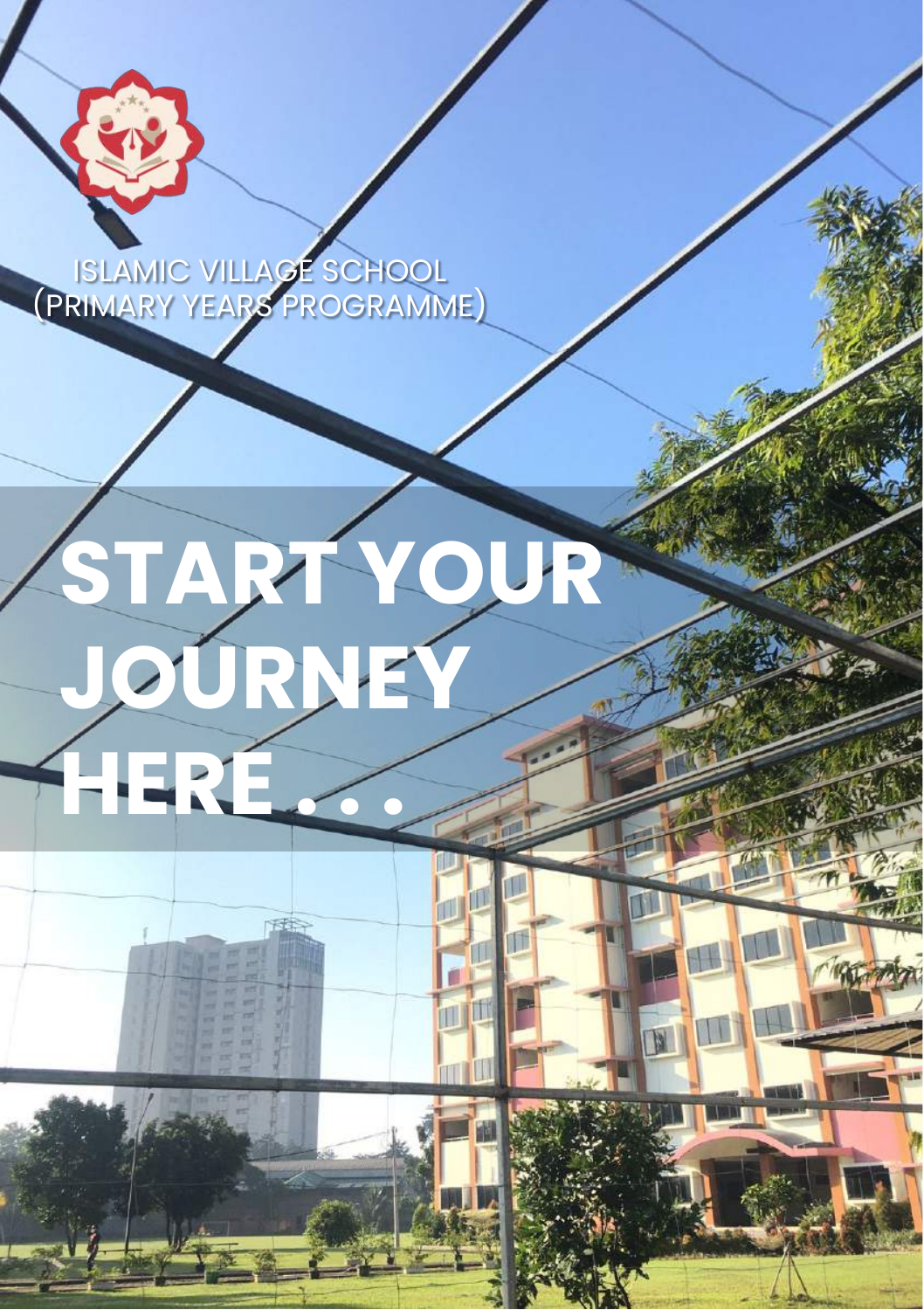Islamic Village School is a candidate school" for the PYP & MYP. This school is pursuing authorization as an IB World School. IB World Schools share a common philosophy- a commitment to high-quality, challenging, international education-that we believe is important for our students.

"Only schools authorized by the IB Organization can offer any of its four academic programmes: the Primary Years Programme (PYP), the Middle Years Programme (MYP), the Diploma Programme (DP), or the Career-related Programme (CP). Candidate status gives no guarantee that authorization will be granted.

For further information about the IB and its programmes visit:

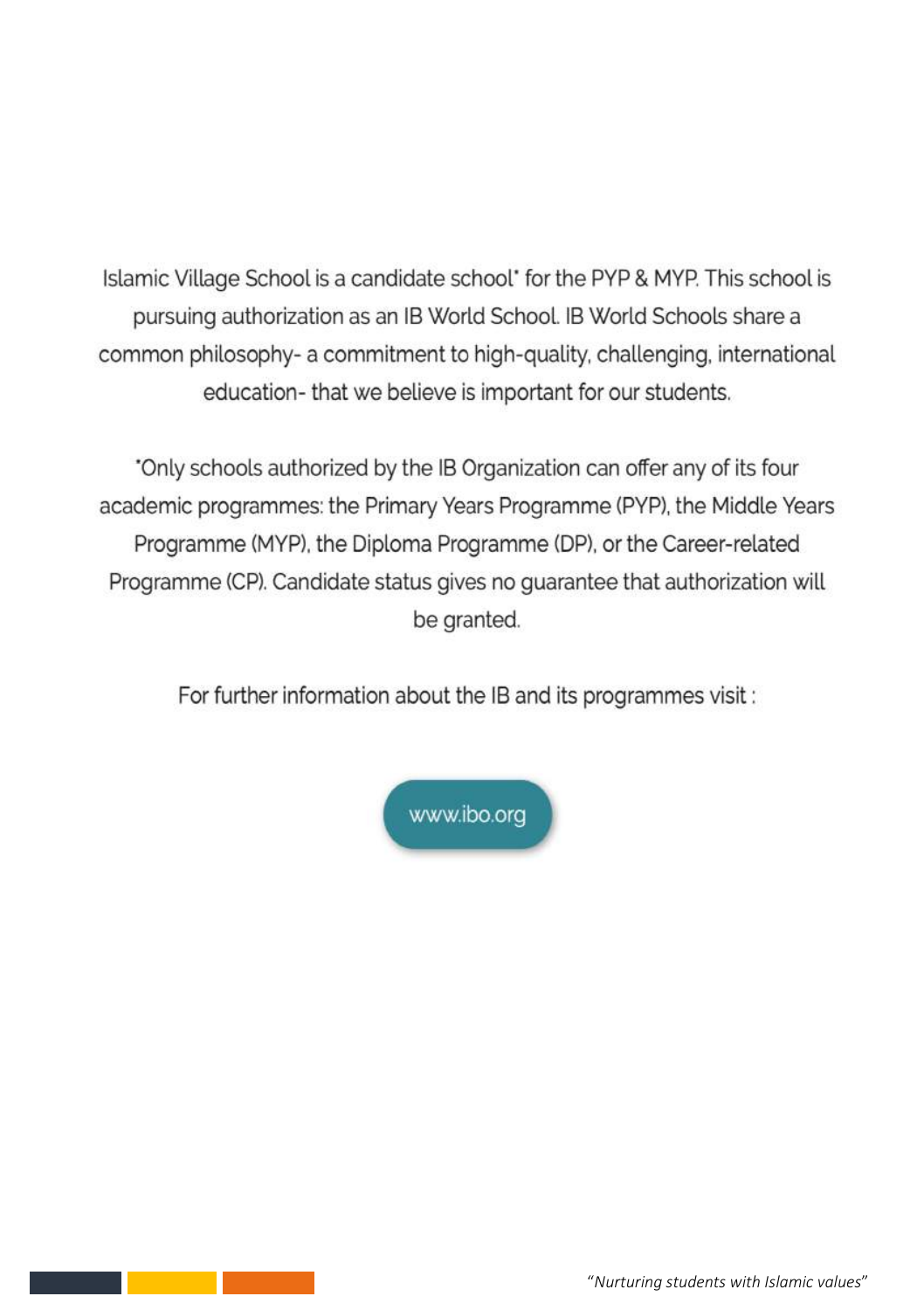### Do you find yourself asking…



Will my child can be prepared for elementary & beyond?



Is my child developing a love learning?



What is the goal of my child's education?



Will Islamic Values be embedded in every child?



Is my child reaching his/her potential?



Is my child truly known by their teacher?

Like you, most of parents are looking for a school that partners with parents to help their children thrive and flourish intellectually, spiritually, and emotionally. Finding a private school, where your child can grow, thrive and flourish can too often seem an impossible task. At Sekolah Islamic Village (Primary Years Programmee), our teacher and staff are dedicated to helping you learn more about our unique environment. An environment where children are known by their teachers as individual learners and are supported by a community of likeminded families with the same hopes and dreams for their children. A place where students are empowered to make their own decisions about how they will navigate their world with the thinking skill, communication skill , self management skill , research skill , and social skill.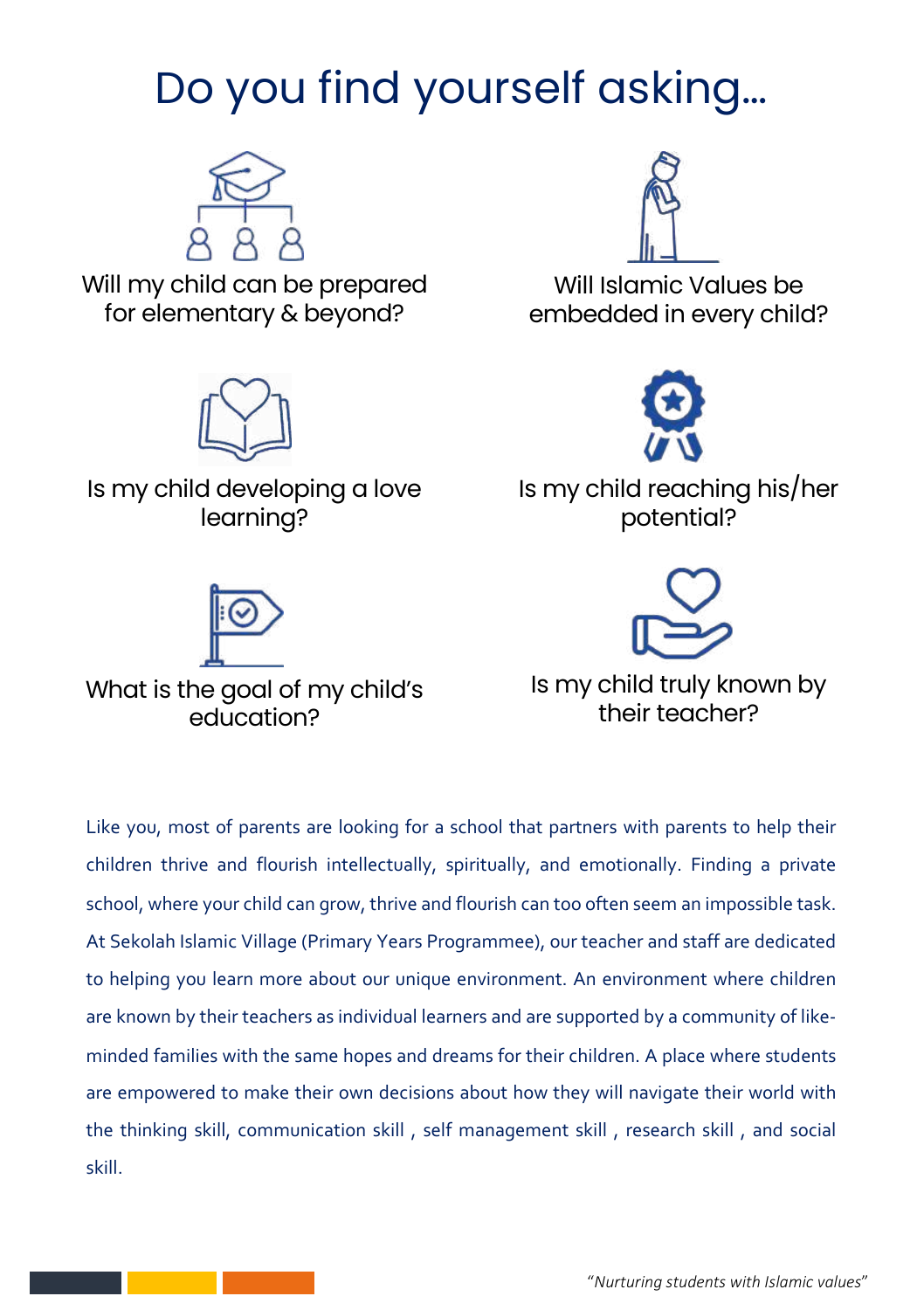# Sekolah Islamic Village (Primary Years Programme)

Islamic Village School is the pioneer of Islamic schools around Tangerang area. Established in 1972 by its founder H. Junan Helmy Nasution, Islamic Village was built with a visionary drive - as a compound for islamic values to be nurtured and a comfortable platform for both *habluminallah* and *habluminannas*.

The school is managed by Islamic Village Foundation, which also shelters an Orphanage and a Nursing Home. Since March 2018, Islamic Village School has become an IB Candidate School\* for both PYP (Primary Years Programme) and MYP (Middle Years Programme).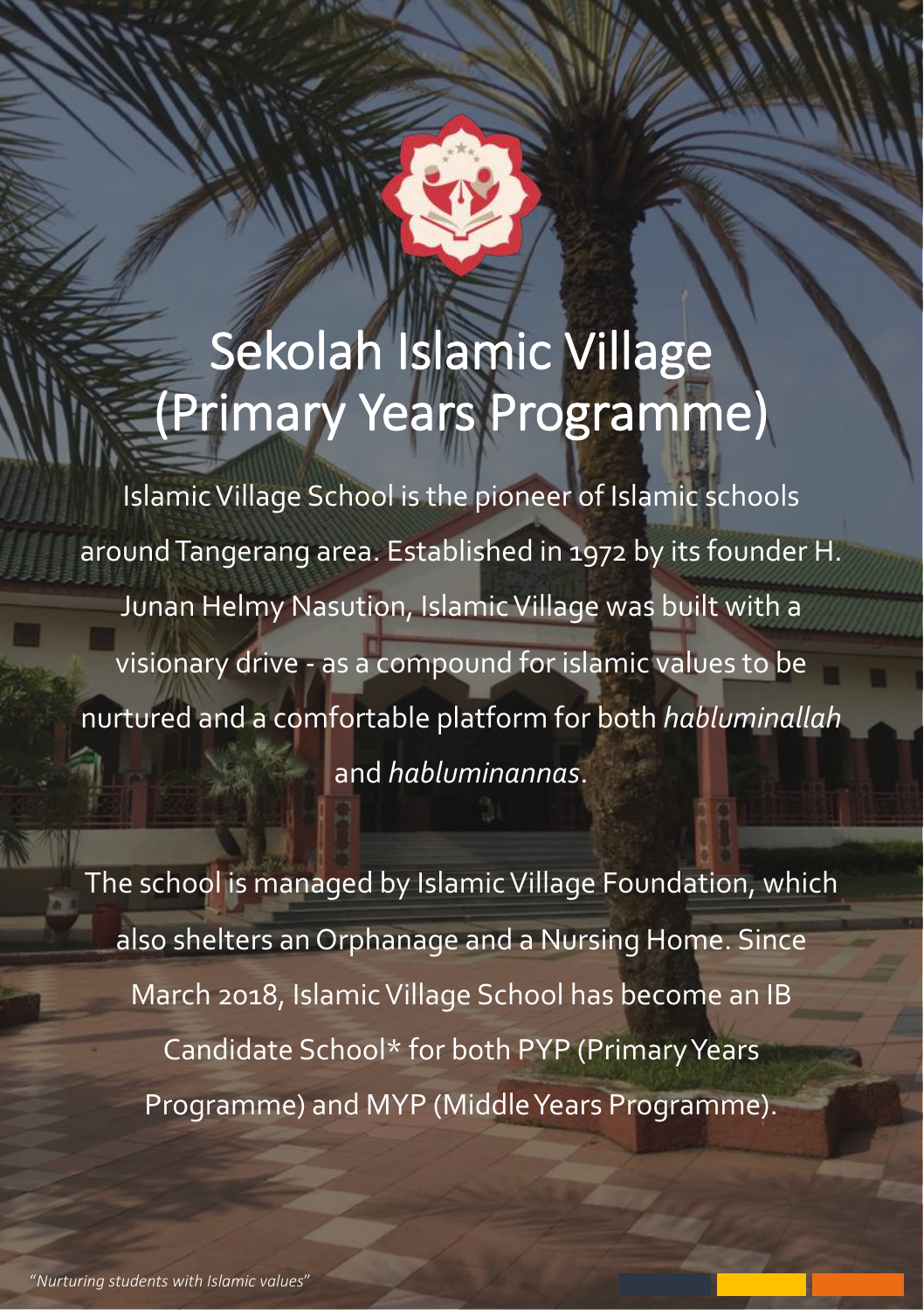

### **VISION**

Shaping the future by preparing every eligible students to become good Indonesian muslims who are intellectual and live in the spirit of Da'wah.

### **MISSION**

To provide a high quality of education for our community of learners through active, life-long learning experiences and implementation of Islamic Village Three-Logy (Islamic orientation, good discipline and noble character) to their lifestyle which enables them to become an inquirer, knowledgeable and caring in creating a better, more peaceful world.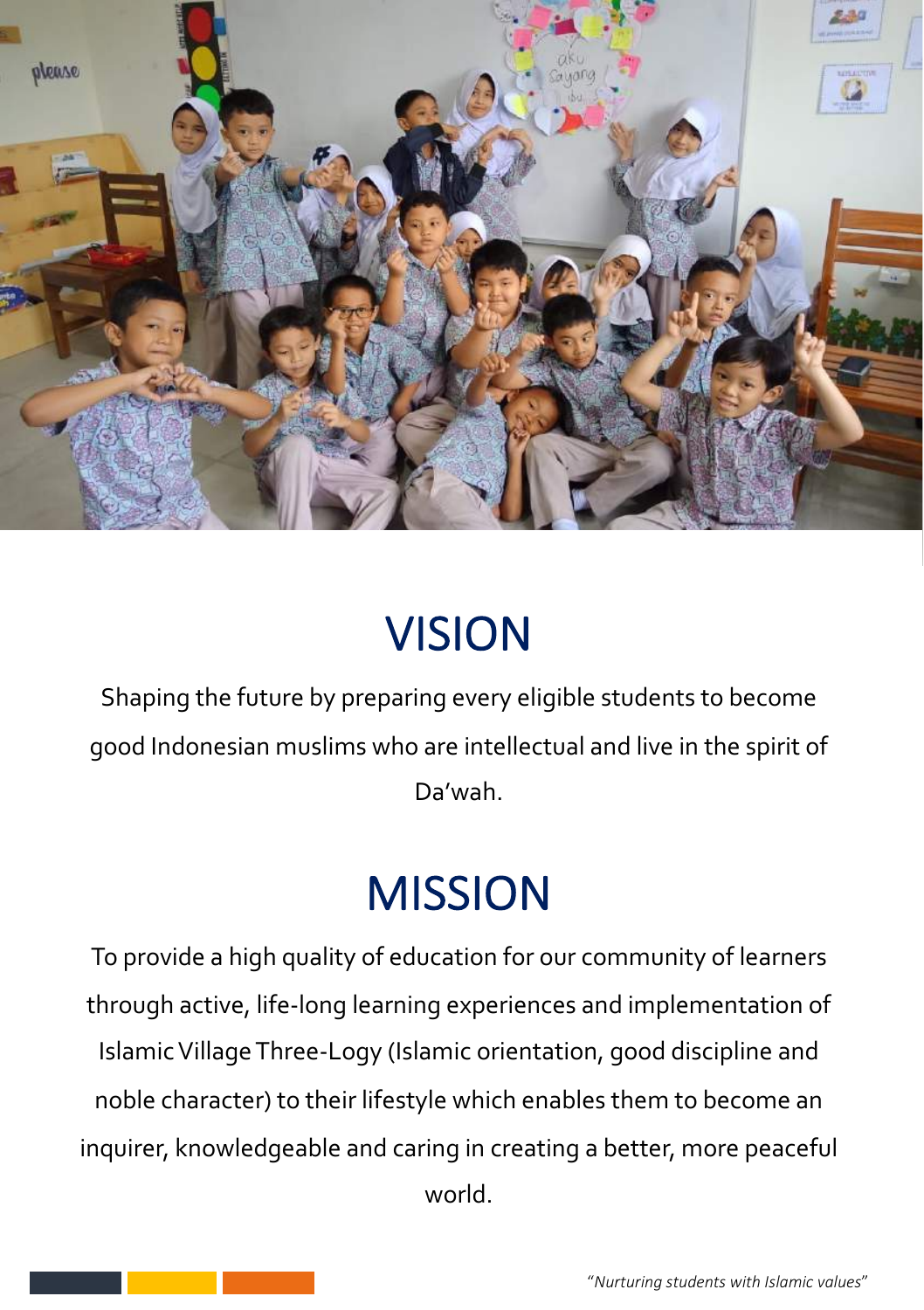# At a Glance

Imagine a school where effort is recognized; where each class is the epicenter of student collaboration. Picture a place where students and teachers will engage in interesting conversation about anything after the school day ends. Imagine a school where students feel safe to explore, where they're not afraid to be wrong and where they gain the tools to figure out the answer for themselves. This is a typical day of learning at Sekolah Islamic Village (Primary Years Programme).

> Pre-K until Grade 6, using National Curriculum collaborated within IB Framework.





Their learning is linked to the issues and experiences that happen in **the world around them.** Inquiry is the engine of individual growth (academic, social, physical, emotional and spiritual) and international mindedness.

**Islamic Studies.** Reflecting, practicing, and understanding our Islamic teaching and values from Al Quran.





#### **Low teacher to student ratio.**

(2 homeroom teacher in every class, 24 students in each classroom)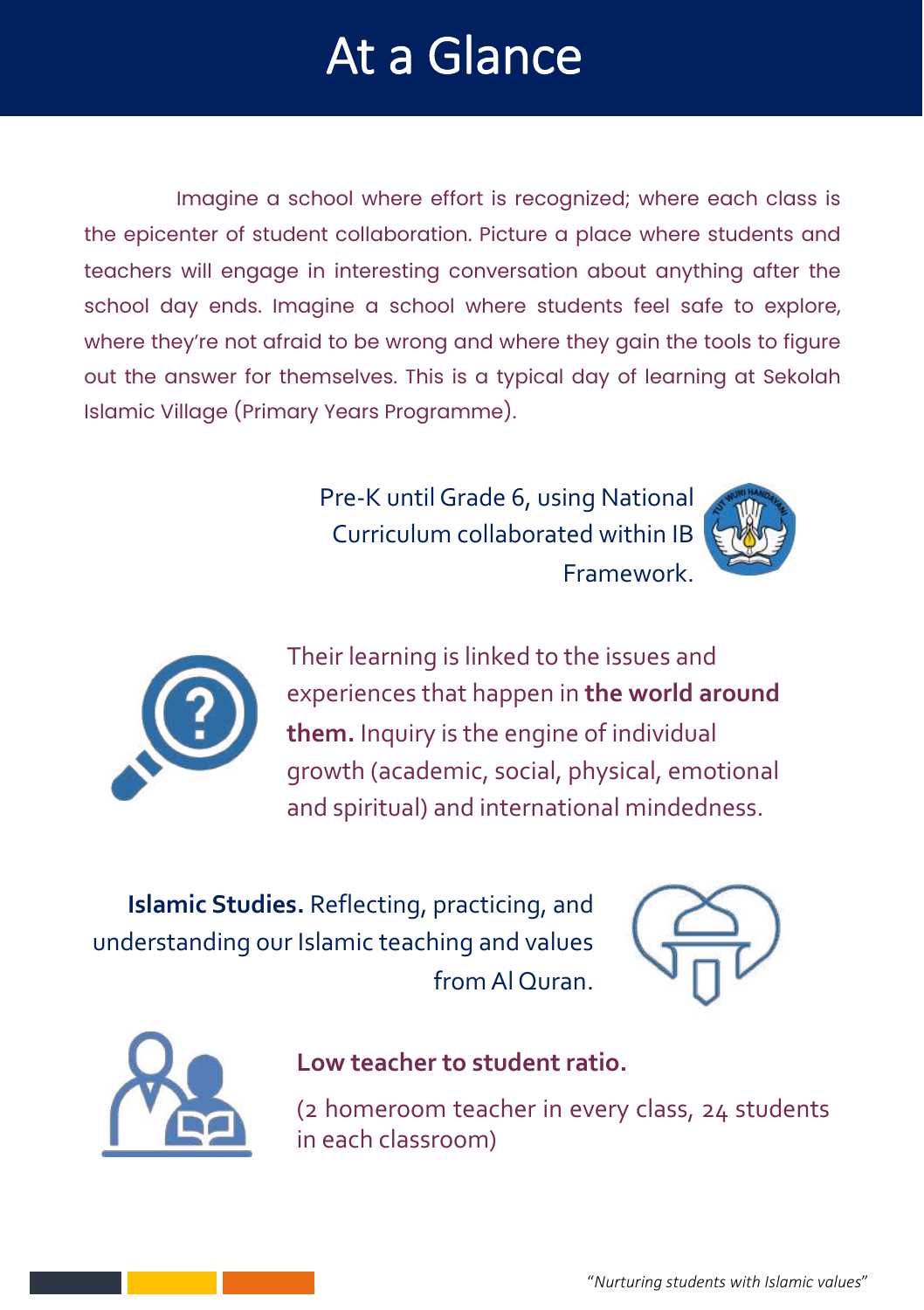# At a Glance

### **Al-Quran Intensive Guidance :**

- a. Tahsin Utsmani for kids
- b. Tahsin Juz 30 for all of the student.





The curriculum is implemented through **a transdisciplinary approach** using dual language of instruction.

Our **language program** is rich and diverse, with formal instruction by local and international native speakers in English and Bahasa Indonesia.





**Information & Communication**  Technology is integrated into all subject areas.

### **Duration**

K1 – K2 07.30 - 12.00 Monday –Thursday

07.30 - 11.30 Friday

G1 -G2 07.00 - 14.00 Monday –Thursday

07.00 - 12.30 Friday

G3 -G6 07.00 - 15.30 Monday –Thursday

07.00 – 12.30 Friday

\*Students of Grade 3 -Grade 6 are required to do an Asr prayers in congregation at school.

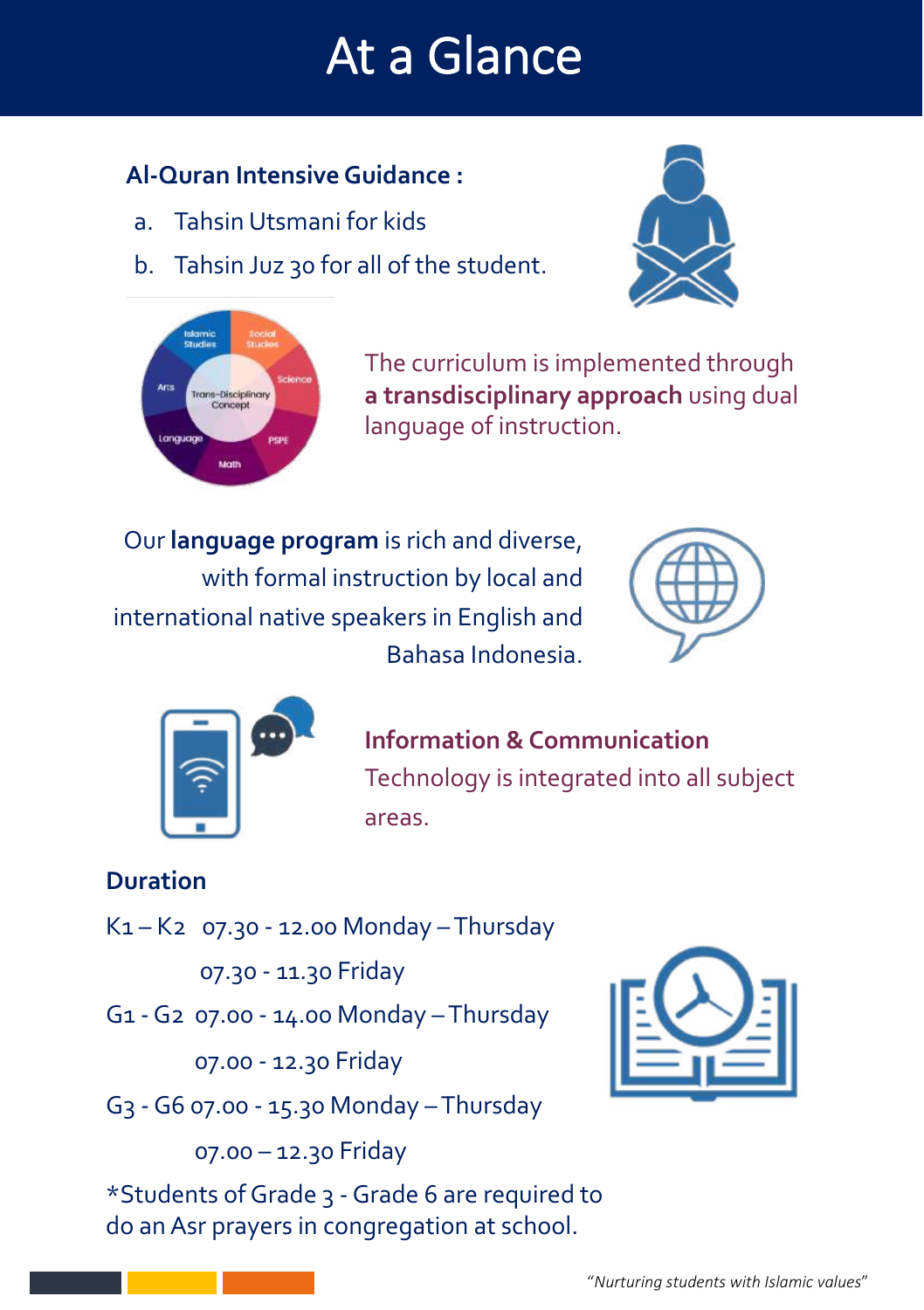# Curriculum Structure within IB

The IB is a framework that allows the school to organize its curriculum around six themes. While the lessons change according to student interest and other situational/contextual changes and age, the themes and the learning outcomes stay the same:

| Who We Are                         | Where We Are In<br><b>Place And Time</b> | How The World<br><b>Works</b> |
|------------------------------------|------------------------------------------|-------------------------------|
| How We Express<br><b>Ourselves</b> | How We Organize<br><b>Ourselves</b>      | <b>Sharing The Planet</b>     |

The Primary Years Programme is transdisciplinary. This is intentional because children at a young age learn by doing and by making connections to the world around them. Rather than separating learning into separate and siloed buckets, teachers collaborate to provide opportunities for children to connect the dots in every class-for example, a study of the water cycle can be explored in the garden, then in English or Bahasa class by writing or reading and in art by using a wide range of mediums to illustrate it.

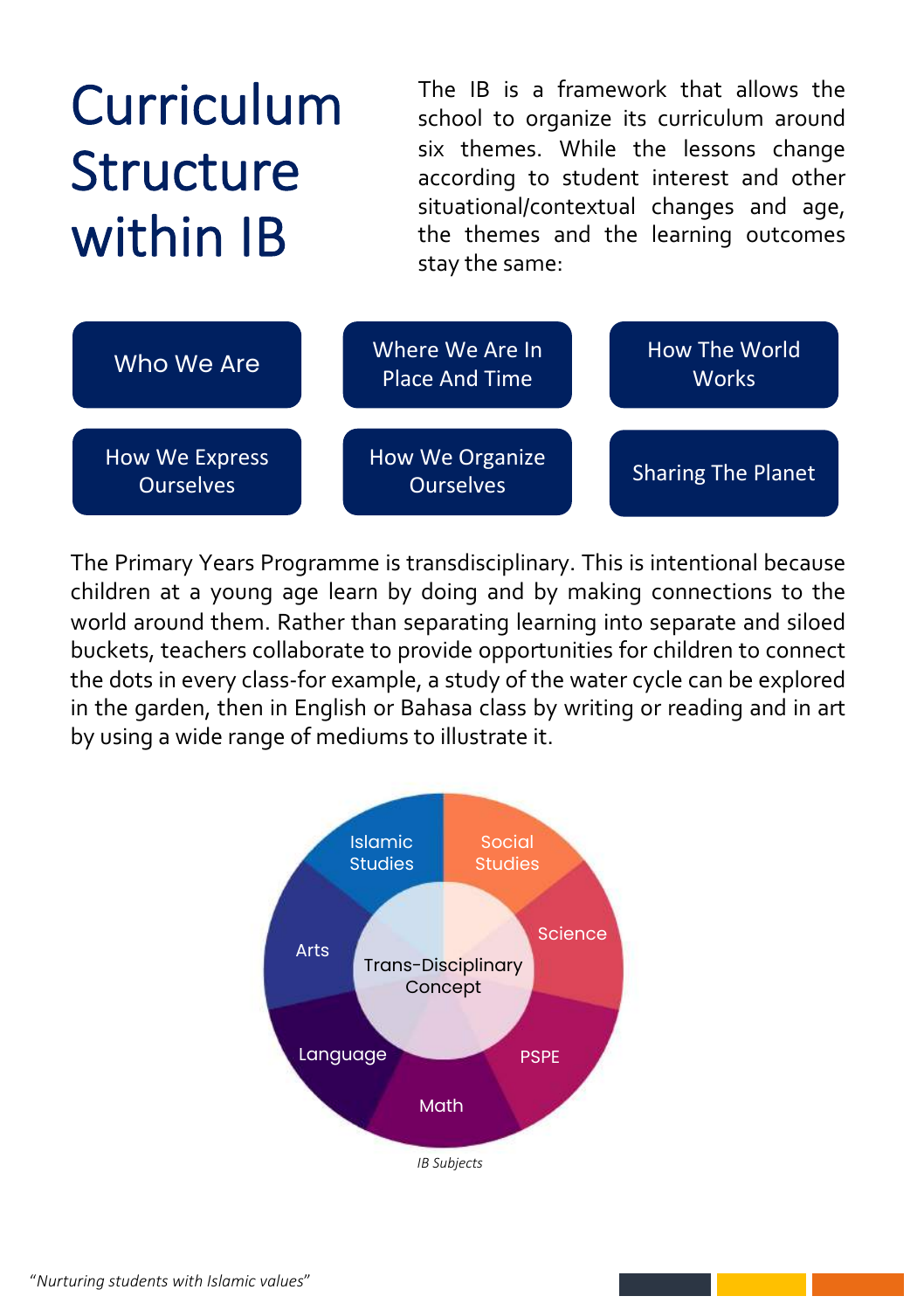

# The PYP Exhibition

In the final year of the programme, which will be at Year 6 of the IB PYP, students are expected to participate in a culminating project - the PYP Exhibition. This is designed to demonstrate their competence in all areas of the programme.

# Assessment

Teachers and students are responsible for the on-going assessment of students' work. International and national benchmarks are used by Islamic Village School to ensure the school is meeting acceptable standards in all areas of learning. The assessment does not only happen at the end of the learning process (summative assessment) but is directly linked to the daily learning engagements (formative assessment).



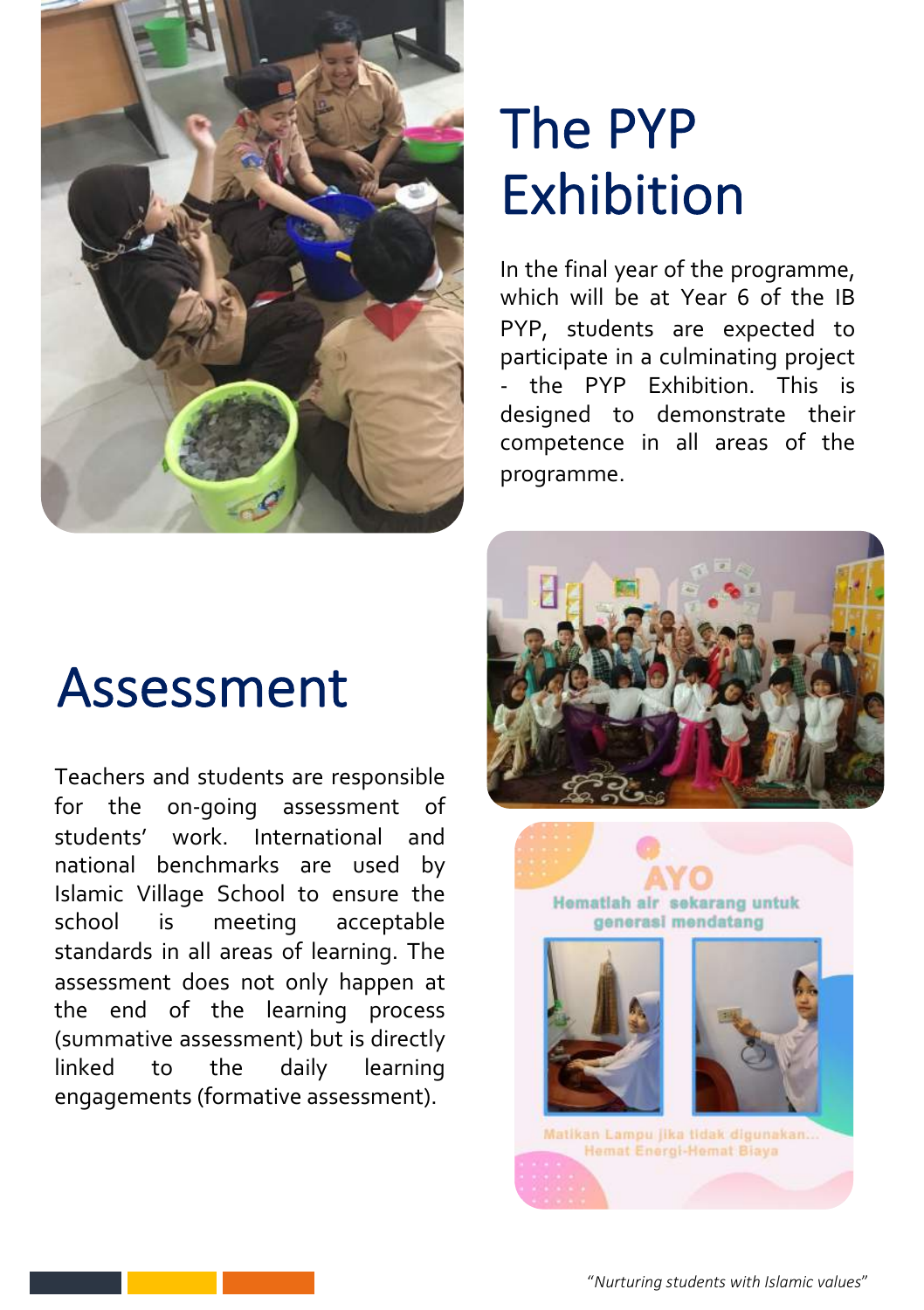# Extra-curricular

Our school offers a variety of extra-curricular activities for students to get involved in. Below are some of the alternatives:

- **Art & Craft**
- **Public Speaking**
- **Manga**
- **Design Graphic**
- **Tahfidz club**
- **Computer Club**
- **English For Beginner**
- **Soccer**
- **Badminton**
- **Swimming**
- **Traditional and Modern Dance**
- **Drawing & Coloring**
- **Drum Band**
- **Scout.**
- **Science Club.**
- **Wushu**
- **Futsal**















\*There are no additional fees to participate in our Extracurricular program.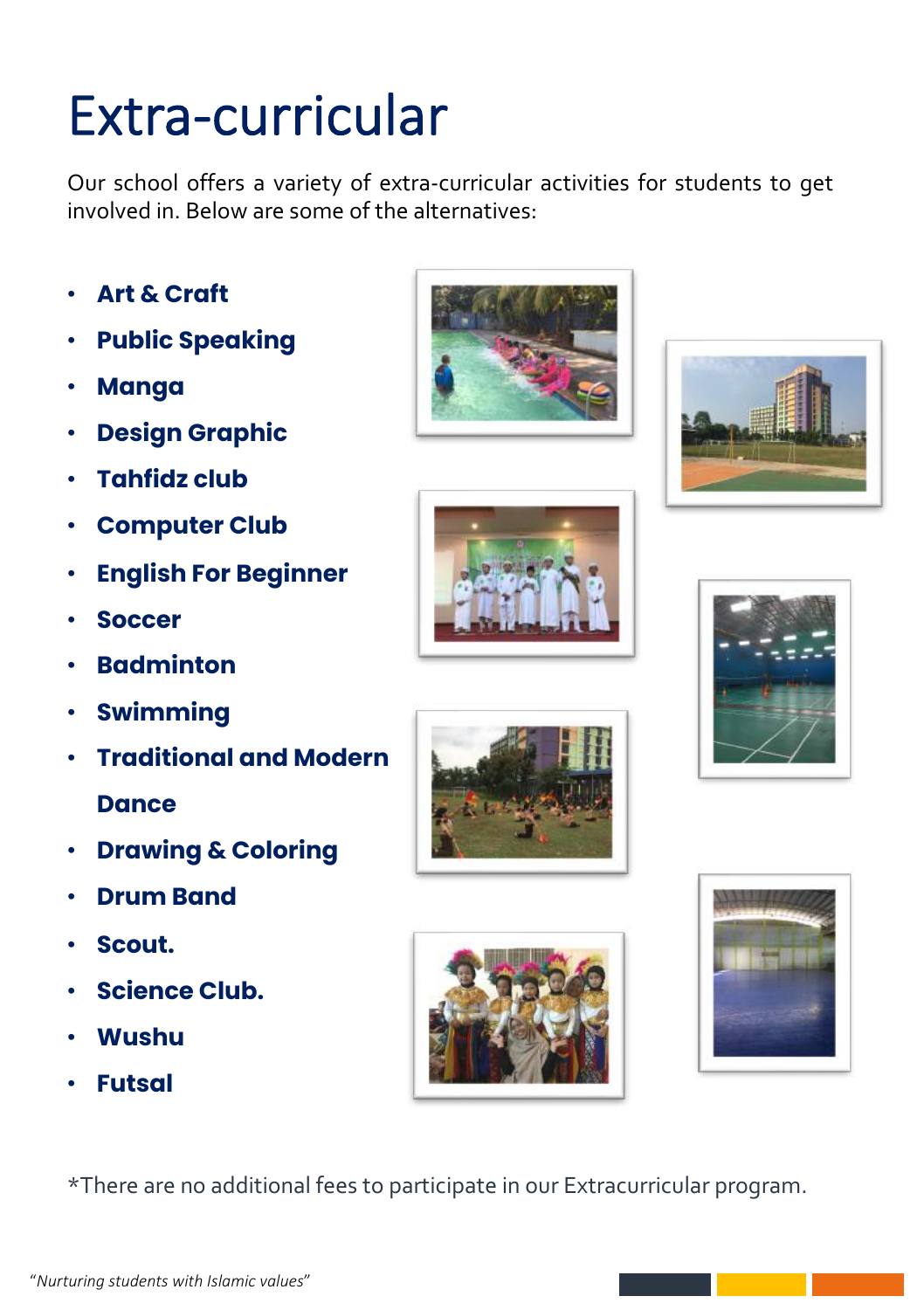# Characteristic Program of Islamic Village **School**

The characteristic program of the Islamic Village School was initiated by the Founder of the Islamic Village Foundation, H. Junan Helmy Nasution, who is known as the Islamic Village trilogy (Islamic Orientation, Good Discipline and Noble Character).

Students of Islamic Village School directly implement Islamic learning in their daily lives.



### **Habituation of Student Worship includes:**

- Dzuhur & Asr prayers in congregation
- 
- Guided Duha prayer



- Tahfidz Juz 30
- Tahsin
- Memorizing daily prayers
- Memorizing selected verses
- Memorizing selected hadiths



• Commemoration of Islamic holidays (Tarbiyah Qurban, Hajj rituals, Pesantren Ramadhan, etc.)



• Tahfidz graduation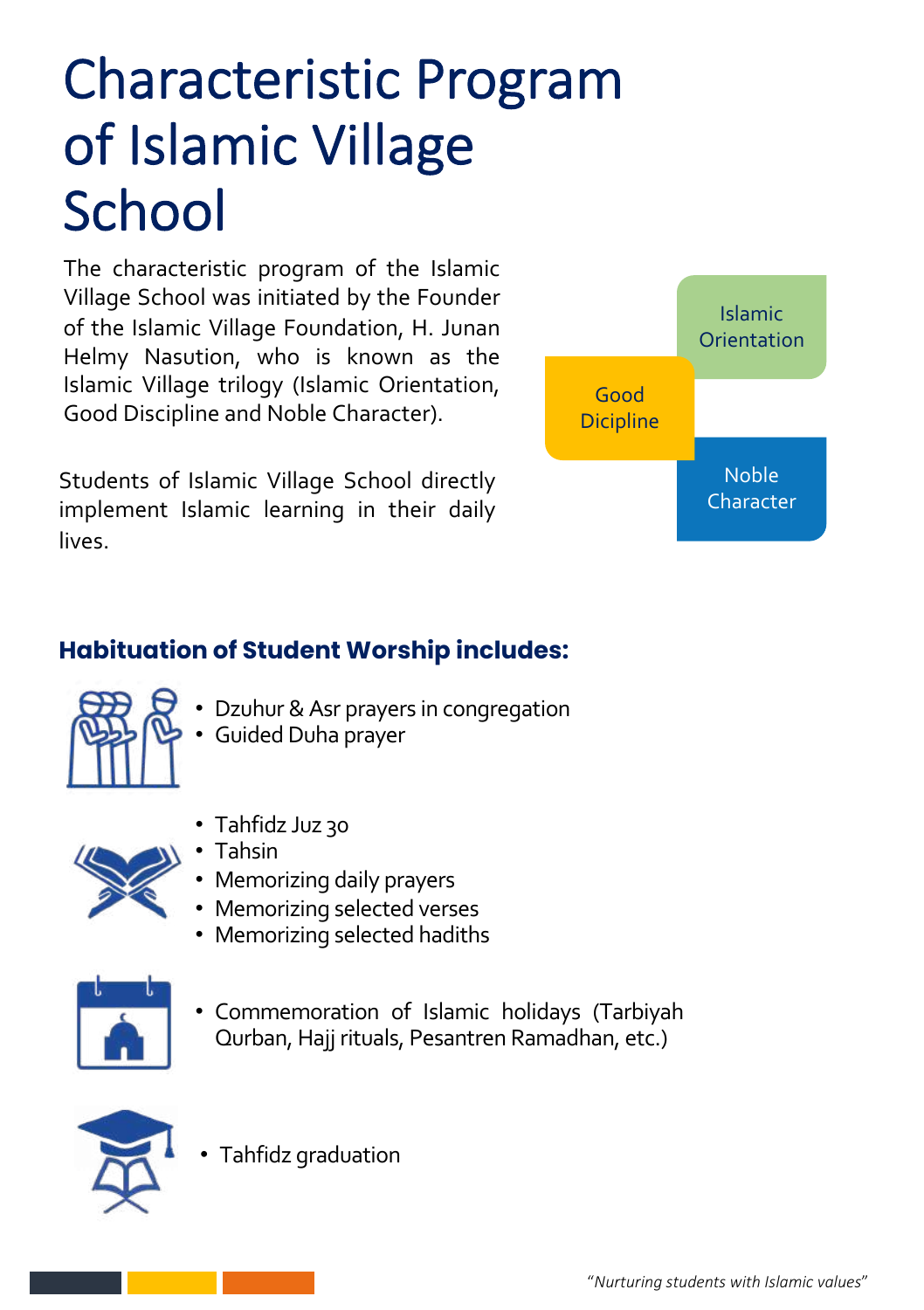



#### v *What is the maximum class size?*

Our maximum class size is no more than 24 students per classroom.



#### v *How many homeroom teacher in each classroom?*

There are 2 homeroom teacher in each classroom.



#### v *How's the school language policy?*

We use Bahasa as our first language and English as our second language. We encourage students to be able to speak English fluently in daily conversations.

### <sup>v</sup> *Does Sekolah Islamic Village (Primary Years Programme) offer Tahsin and tahfidz activity?*



Yes. Sekolah Islamic Village (Primary Years Programmee) offer Tahsin and Tahfidz Program (Juz 30) for all students; Intensive Tahfidz (Juz 29 and more) for Tahfidz Club students.

#### v *How do I communicate with school staff about my child?*



At Sekolah Islamic Village (Primary Years Programme), we believe one of the biggest factors in a child's achievement is the active engagement and support of the family in the learning process. We encourage all parents/guardians to communicate with their child's teachers and school administration on a regular base. We Utilize a variety of daily communication technologies, that allow school staff and families to directly communicate and share information.



### <sup>v</sup> *Does Sekolah Islamic Village (Primary Years Programme) offer a meal program?*

Yes. Sekolah Islamic Village (Primary Years Programme) offer lunch daily through our food preparation partner. There are additional fees to participate these programs.